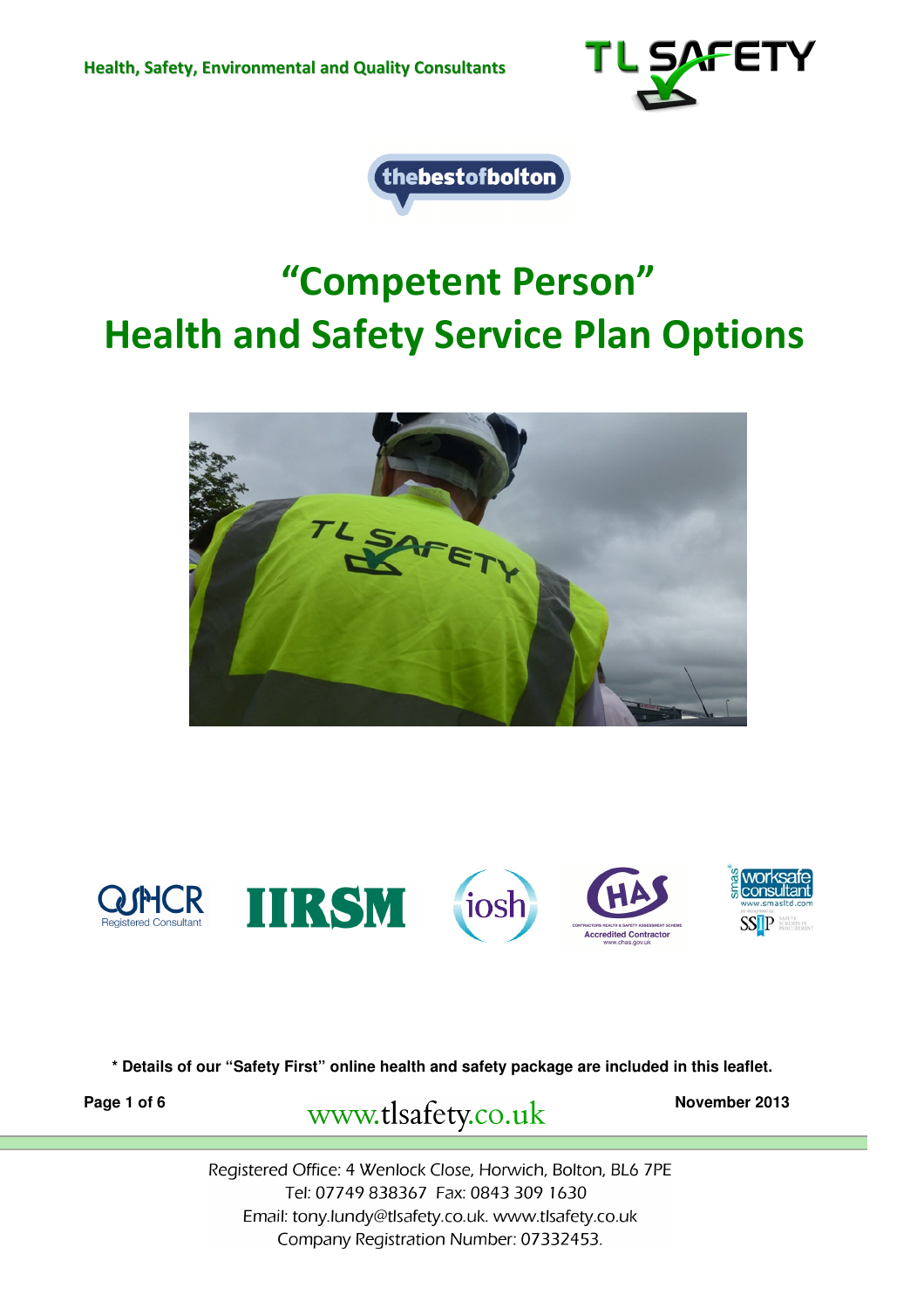

| What is included in the annual health and safety                                              | 7777            | जनन                     | ⊽⊽⊽             | ⊽⊽           |
|-----------------------------------------------------------------------------------------------|-----------------|-------------------------|-----------------|--------------|
| retainer package                                                                              | <b>Ultimate</b> | <b>Advanced</b><br>Plus | <b>Advanced</b> | Intermediate |
| <b>Telephone and e-mail support</b>                                                           |                 |                         |                 |              |
| 9.00am to 5.00pm Mon - Fri                                                                    |                 |                         |                 |              |
| Legislative updates and best practice guides                                                  |                 |                         |                 |              |
| <b>Newsletters and relevant industry news</b>                                                 |                 |                         |                 |              |
| <b>Entitlement to designate TL Safety as your</b>                                             |                 |                         |                 |              |
| "Competent Person" on your pre-qualifications,                                                |                 |                         |                 |              |
| tenders and company literature                                                                |                 |                         |                 |              |
| April and October review of changes to health and                                             |                 |                         |                 |              |
| safety legislation and advice on how the changes                                              |                 |                         |                 |              |
| impact on your business, process and procedures                                               |                 |                         |                 |              |
| <b>Priority response to helpline enquiries</b>                                                |                 |                         |                 |              |
| <b>Quarterly site audits.</b>                                                                 |                 |                         |                 |              |
|                                                                                               |                 |                         |                 |              |
| <b>Monthly site inspections</b>                                                               |                 |                         |                 |              |
|                                                                                               |                 |                         |                 |              |
| Discount Vouchers on our first aid and fire marshal                                           |                 |                         |                 |              |
| training courses and special offers                                                           |                 |                         |                 |              |
| *Access to our "SAFETY FIRST" online portal for risk<br>assessment, COSHH assessments, method |                 |                         |                 |              |
| statements, toolbox talks, safety audits, plant and                                           |                 |                         |                 |              |
| equipment register and accident book                                                          |                 |                         |                 |              |

**\* Details of our "Safety First" online health and safety package are included in this leaflet.** 

**Page 2 of 6** 

**Page 10 November 2013 Page 2013**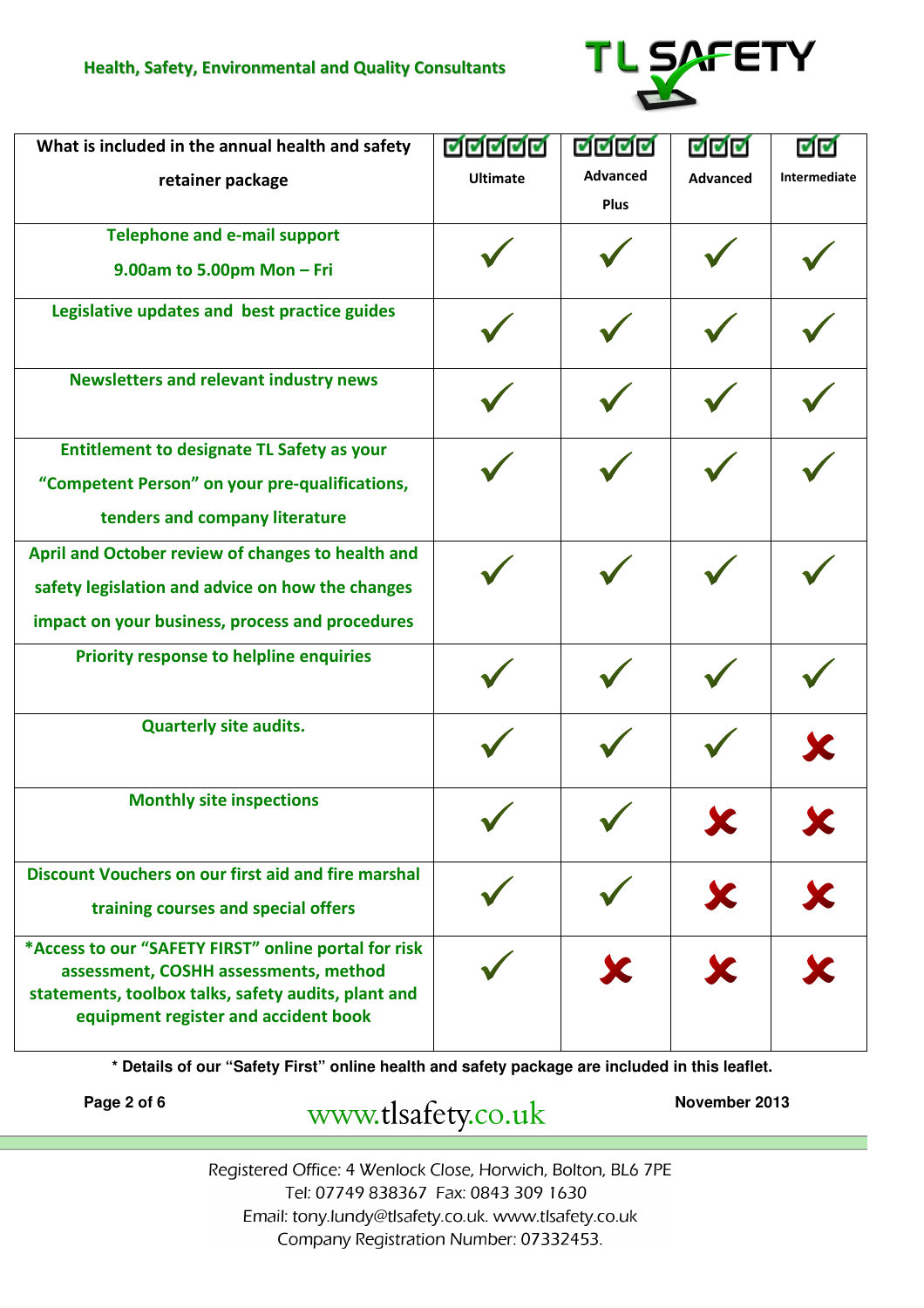

| <b>PRICE PLANS</b>                                  |                                                  |                                                                                               |  |
|-----------------------------------------------------|--------------------------------------------------|-----------------------------------------------------------------------------------------------|--|
| <b>Health and Safety</b><br><b>Support Packages</b> | <b>OPTION A</b><br><b>One off Annual Payment</b> | <b>OPTION B</b><br><b>Monthly Payment Plan</b>                                                |  |
| <b>Basic</b>                                        | £520.00                                          | Not available on the pay monthly<br>option. This package is a telephone<br>support line only. |  |
| øø<br>Intermediate                                  | £1,000.00                                        | Deposit £320.00<br>11 monthly payments £80.00                                                 |  |
| <b>MMM</b><br><b>Advanced</b>                       | £2,980.00                                        | Deposit £650.00<br>11 monthly payments £230.00                                                |  |
| ललल<br><b>Advanced</b><br><b>Plus</b>               | £8,920.00                                        | Deposit £1,420.00<br>11 monthly payments £700.00                                              |  |
| <u>लललल</u><br><b>Ultimate</b>                      | £9,420.00                                        | <b>Deposit £2,420.00</b><br>11 monthly payments £700.00                                       |  |

Option A payments includes a discount and payment is made at the start of the contract. Option B payments require an initial deposit at the start of the contract followed by 11 equal payments made by standing order on the first day of each month. All contracts are subject to a minimum 12 month period. Where contracts start part way through the month a pro-rata payment will be calculated for the first month and added to the initial deposit. The contract will then run for a full 12 month period after the first part month. All payments are subject to VAT at the prevailing rate. All rates are based on a maximum of 8 hours on site and exclude VAT. All invoices that are not paid by standing order are to be paid within 7 days from the date of invoice.

You do not need to have a retainer package in place to purchase our online "SAFETY FIRST" package. This can be purchased at any time. The online portal will help you to keep your safety documentation and records in one central location and accessible from most internet enabled devices via a secure password protected log in system.

**\* Details of our "Safety First" online health and safety package are included in this leaflet.** 

Page 3 of 6 WWW.tlsafety.co.uk November 2013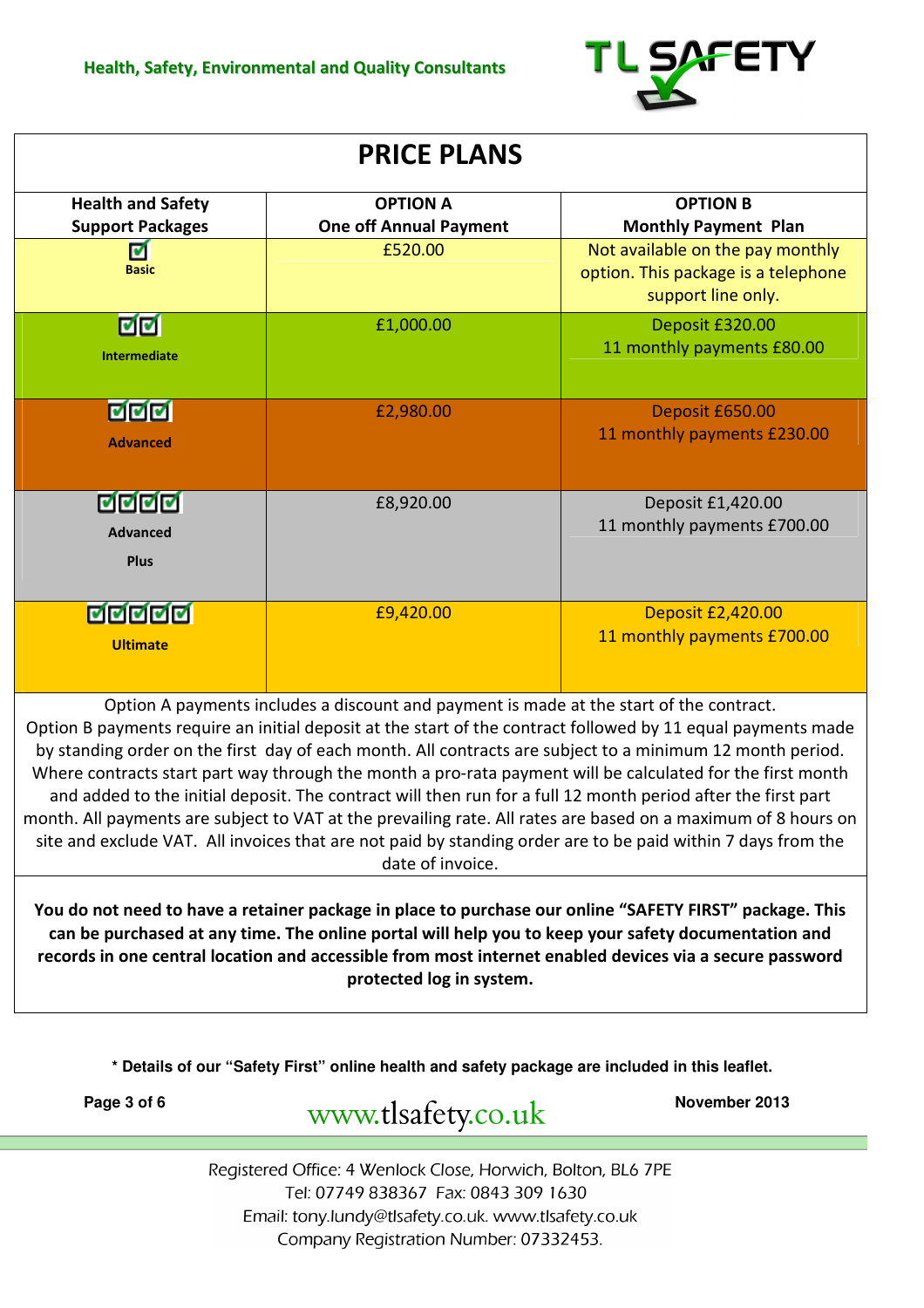

# Safety First Health and Safety Package



**\* Details of our "Safety First" online health and safety package are included in this leaflet.** 

Page 4 of 6 WWW.tlsafety.co.uk November 2013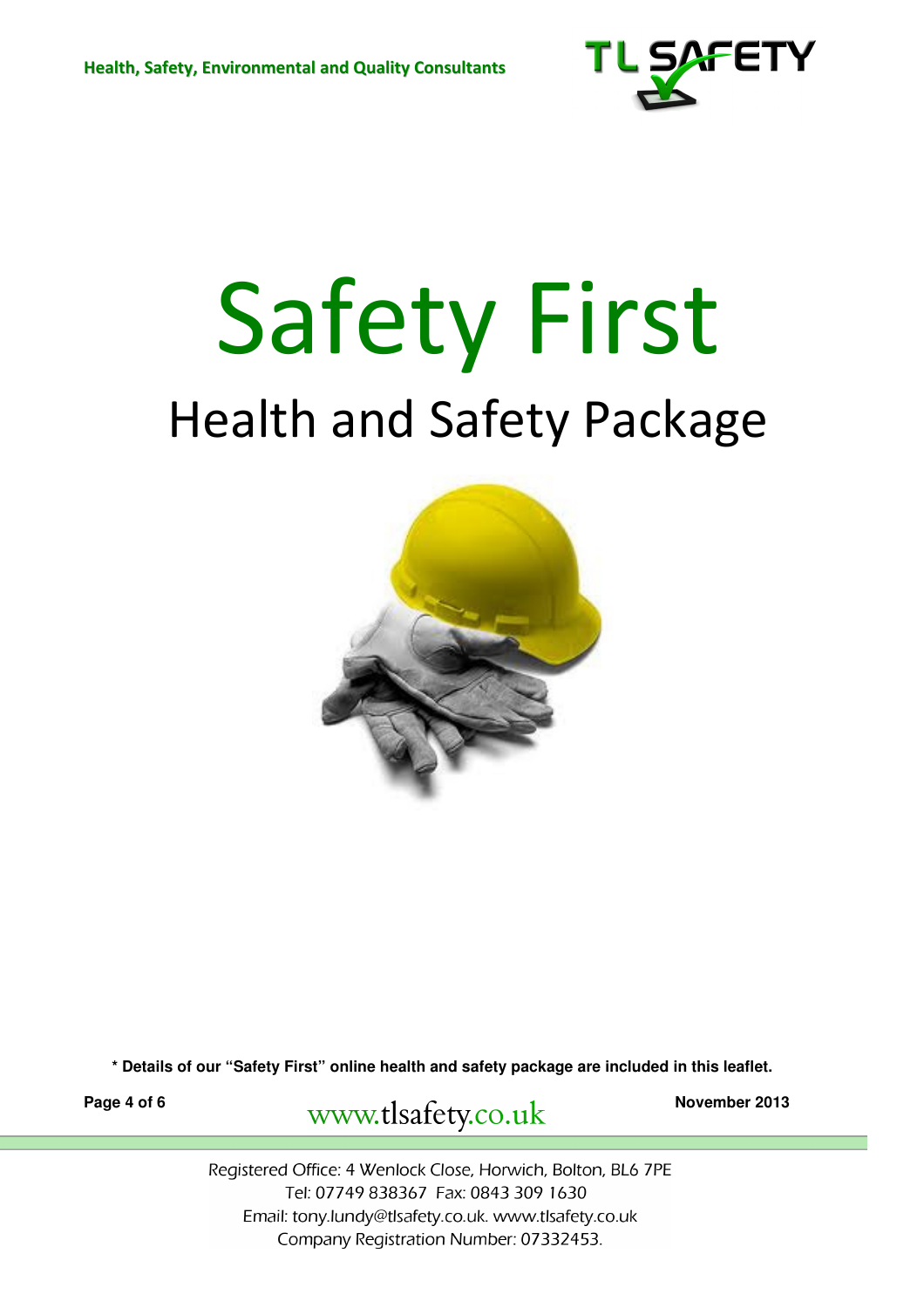

#### **The TL Safety "Safety First" System includes;**

- Purpose built online system personalised for your company
- Ability to create additional site specific documents at the click of a button
- Prepare risk assessments from the online template
- Prepare method statements from the online template
- Electronic training course recording with reminders when re-training is due and a direct link to our training page on our website.
- COSHH assessments from our extensive library and the ability to create your own.
- Large array of additional documents and templates, including sub-contractor assessment, working at height information, site inspection forms, tool box talks and many more
- An online accident book and toolbox talks
- Auditing application, carry out audits on all relevant areas of the business with pre created audit templates. Additional audits can easily be created with automated reminders where required.
- Equipment register, creates an online storage of tools and equipment with automated reminders of inspections & maintenance when due.
- 24/7 access to the online system
- System improvements / bug fixing
- The annual fee includes the first user licence

The annual cost is just £1,000 plus VAT but customers who take out our ultimate retainer package have been given an incredible 50% discount to reflect our ultimate package deal.

#### **Options:-**

We can add a few pre populated risk assessments and method statements for your industry to get you going at £100+Vat (There may be a limited number of industries where we do not specialise in)

Additional user licence £200+Vat

**\* Details of our "Safety First" online health and safety package are included in this leaflet.** 

Page 5 of 6 WWW.tlsafety.co.uk November 2013